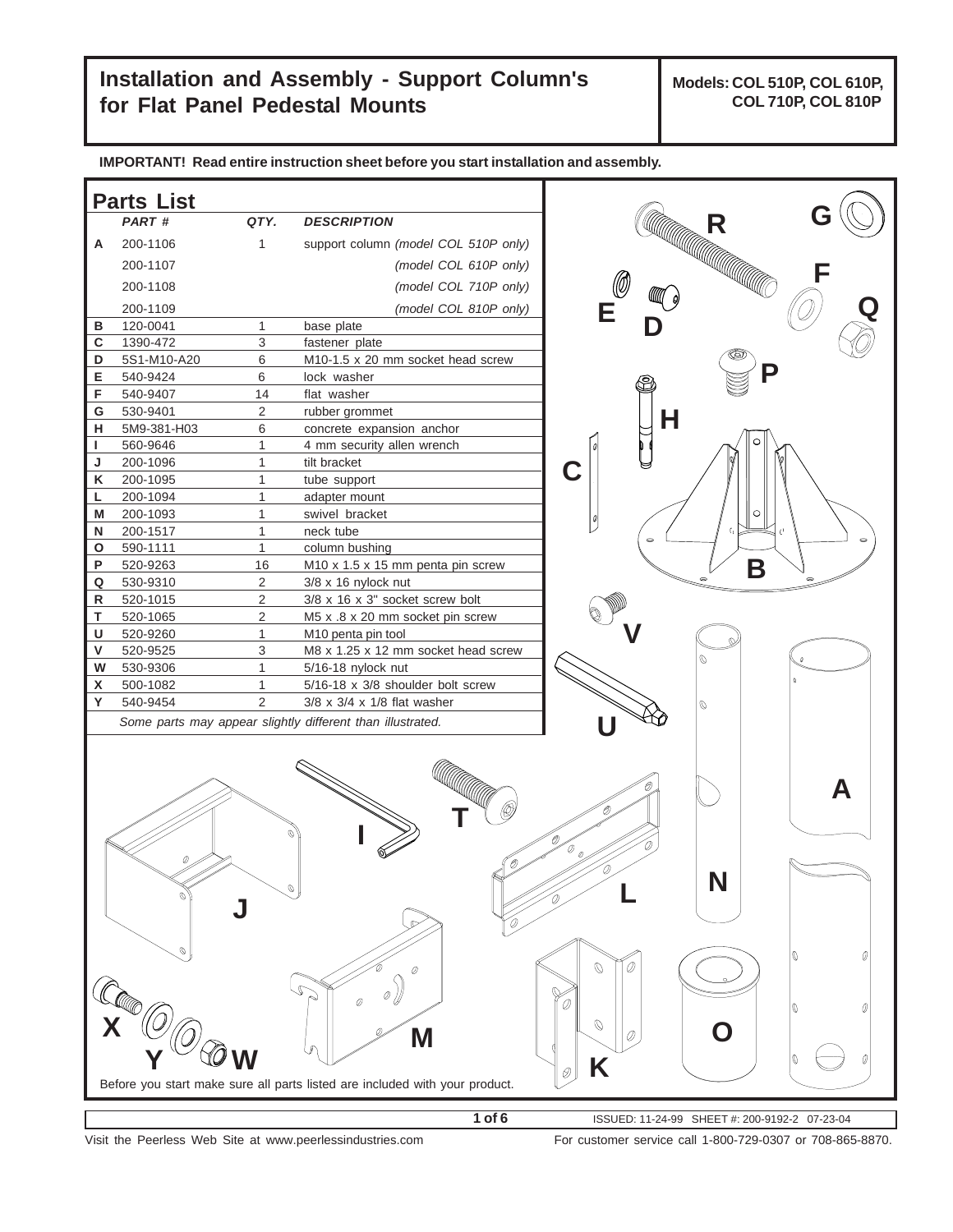## **WARNING**

- Flat panel weight is restricted to a maximum of 150 lb (68 kg). Interfacing flat panel into electrical system at installation site must conform to local electrical codes governing such installations and be done by a qualified electrician / electrical contractor.
- Installer must verify that mounting surface will safely support the combined weight of all attached equipment and hardware.
- Insert rubber grommet (**G**) into hole in bottom of support column (**A**).
- At all three support legs attach support column (**A**) to base plate (**B**) using fastener plates (**C**), M10-1.5 x 20 mm socket head screws (**D**), lock washers (**E**), and flat washers (**F**). **Note:** Leave screws slightly loose until all are attached, then tighten all screws securely.

Attach base plate (**B**) to concrete floor. Use six Rawl-Bolt concrete expansion anchors (**H**). Drill 3/8" dia. holes to a minimum depth of 2".

## **WARNING**

- For attachment to concrete floor only! All six concrete expansion anchors must be used.
- Tighten to 420 IN LB (47.6 N.M.) torque.



Attach column bushing (**O**) to support column (**A**) using two screws (**T**). The screws control swivel action, so do not tighten until product is fully assembled and flat panel is in viewing position.



**2 of 6**

Visit the Peerless Web Site at www.peerlessindustries.com For customer service call 1-800-729-0307 or 708-865-8870.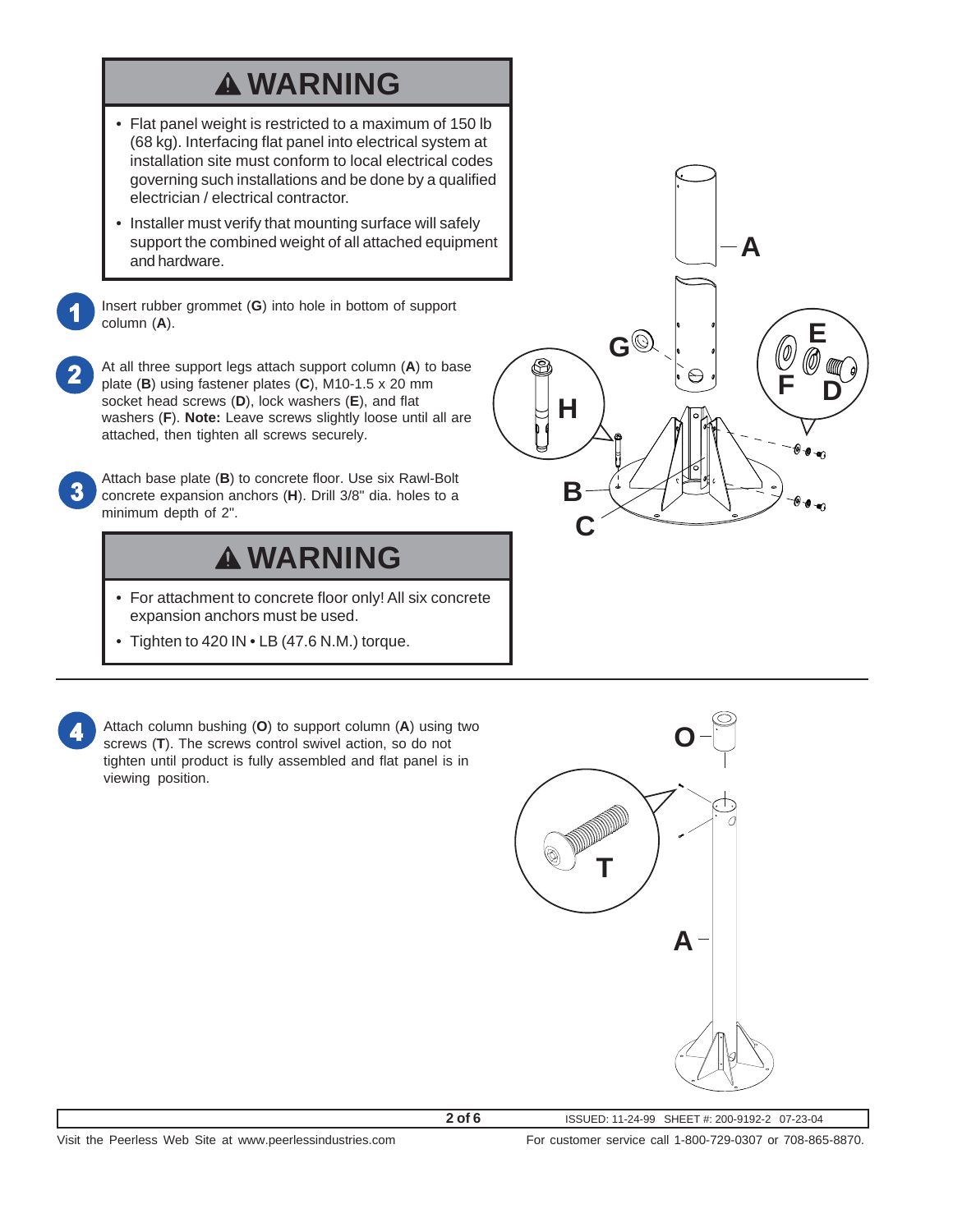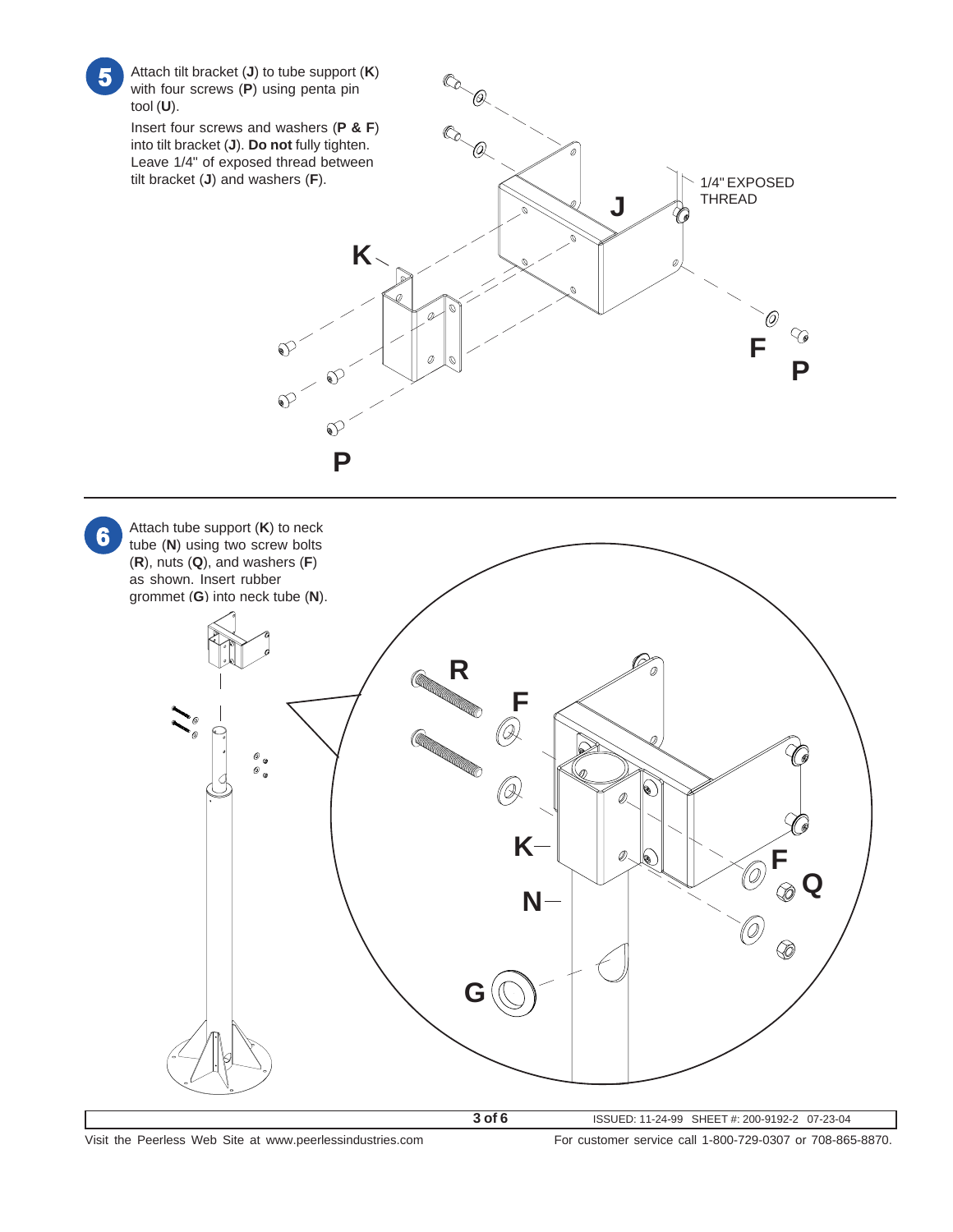Attach adapter mount (**L**) to adapter bracket *(purchased separately and may appear different than illustrated)* with eight screws (**P**) shown right. Attach swivel bracket (**M**) to adapter mount (**L**) using shoulder bolt (**X**), washers (**Y**), and nut (**W**) as shown below.

**FOR HORIZONTAL MOUNT:** secure with three screws (**V**) shown below left. **FOR VERTICAL MOUNT:** secure with three screws (**V**) shown below right.





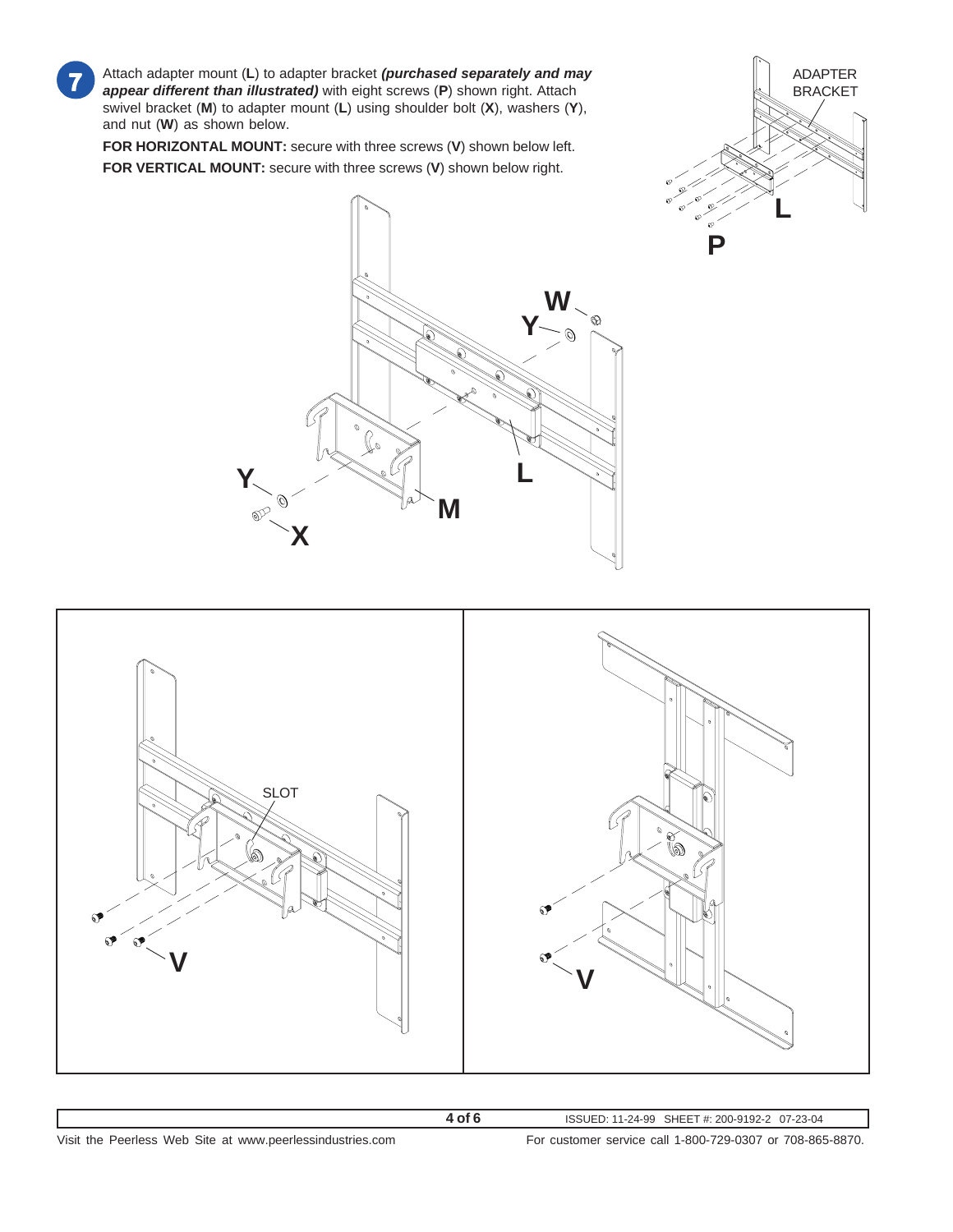